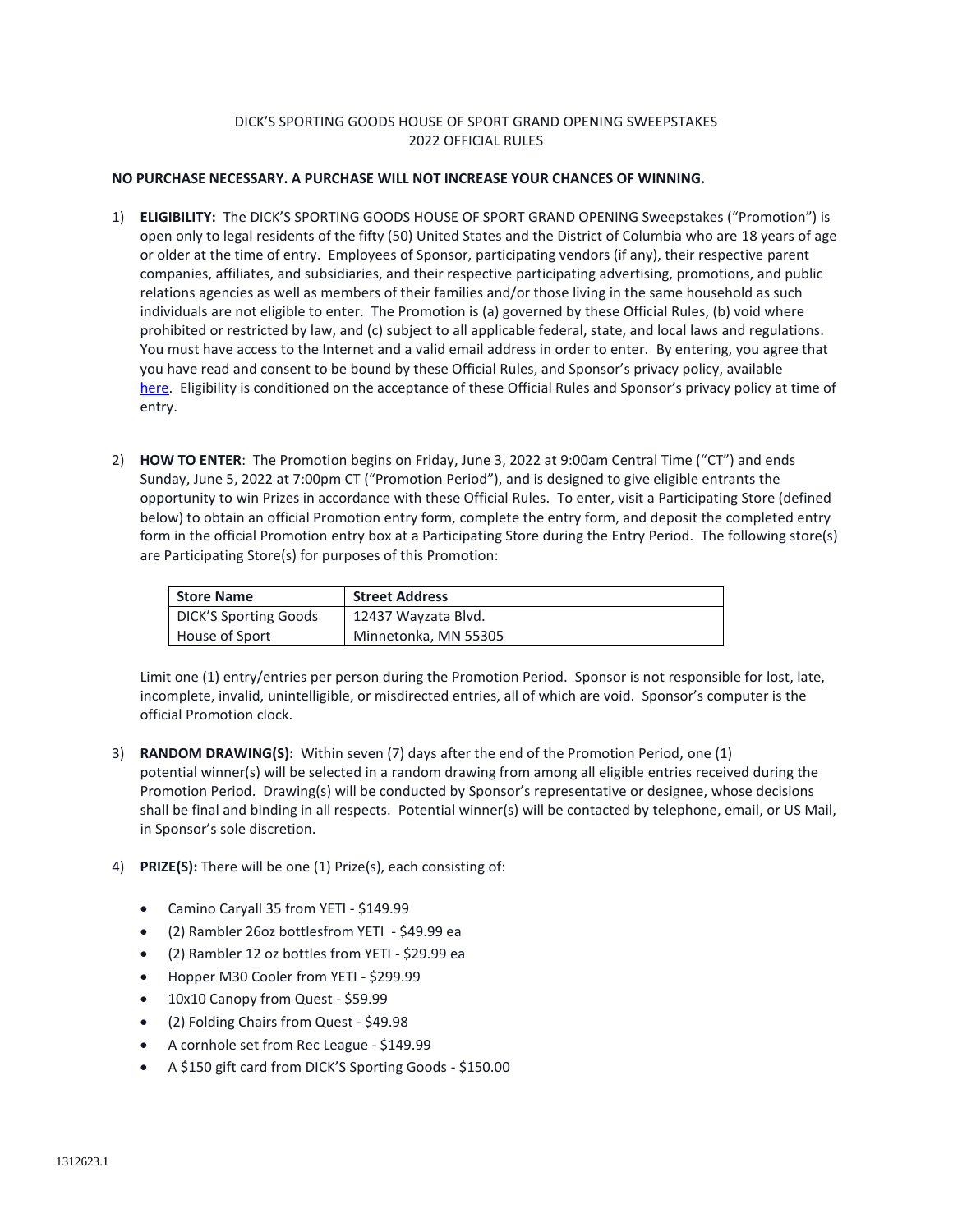Total ARV of all Prizes: \$[1,009.90]. Odds of winning a Prize depend on the number of eligible Submissions received during the Promotion Period. Any Prize details not specified above will be determined by Sponsor in its sole discretion.

- 5) **CONDITIONS OF PARTICIPATION:** Prize is not transferable. Taxes on Prize are sole responsibility of winner. No Prize substitutions or cash redemptions allowed, except by Sponsor, who may substitute a Prize of equal or greater value if advertised Prize becomes unavailable. Sponsor shall not be held responsible for any delays in awarding the Prize or any component thereof for any reason. Entry into this Promotion constitutes entrant's agreement to be bound by the terms of these Official Rules and by the decisions of Sponsor, which are final and binding on all matters pertaining to this Promotion. Potential Prize winner may be required to sign and return an Affidavit of Eligibility/Liability & Publicity Release and a Confidentiality Agreement within forty eight (48) hours following the date of first attempted notification. Failure to comply within this time period may result in disqualification and selection of an alternate winner. In the event that any prize notification message is returned as undeliverable or if no response to the prize notification message is received within the time period stated or if the potential winner is found ineligible or does not comply with these Official Rules, the Prize may, in the Sponsor's sole and absolute discretion, be forfeited and awarded to an alternate winner selected at random from among remaining eligible Submissions. If Sponsor is unable to confirm a winner after three (3) good faith attempts, the Prize may not be awarded. If the confirmed winner forfeits the Prize for any reason after confirmation, no alternate winner will be selected. In no event will more than one Prize(s) be awarded. If, for any reason, more than one (1) prize notification is sent (or more than one (1) claim is received), Sponsor reserves the right to award the prize through a random drawing from among all eligible prize claims received. Failure by the Sponsor to enforce any provision of these Official Rules shall not constitute a waiver of that provision.
- 6) **RELEASE**: By participating in the Promotion, winner agrees to release Sponsor, participating vendors (if any), and each of their respective parent companies, subsidiaries, affiliates, related companies and advertising, promotion and public relations agencies, and each of their respective officers, directors, employees and agents ("Released Parties") from any and all liability, loss or damage of any kind arising out of or in connection with their participation in this Promotion or with respect to awarding, receipt, possession, use and/or misuse of any Prize. The Released Parties not responsible for any typographical or other error in the printing of the offer, administration of the Promotion, or in the announcement of the prize. An entrant may be prohibited from participating in this Promotion if, in Sponsor's sole discretion, it reasonably believes that the entrant has attempted to undermine the legitimate operation of this Promotion by cheating, deception, or other unfair playing practices or annoys, abuses, threatens or harasses any other entrants, Released Parties, or associated agencies or entities.
- 7) **DISPUTES**: Except where prohibited, entrant agrees that any and all disputes, claims and causes of action arising out of, or connected with, the Promotion or any Prize awarded shall be resolved individually, without resort to any form of class action, and exclusively by the appropriate court located in the Commonwealth of Pennsylvania. All issues and questions concerning the construction, validity, interpretation, and enforceability of these Official Rules, entrant's rights and obligations, or the rights and obligations of the Sponsor in connection with the Promotion, shall be governed by, and construed in accordance with, the laws of the Commonwealth of Pennsylvania, without giving effect to any choice of law or conflict of law or conflict of law rules (whether of the Commonwealth of Pennsylvania or any other jurisdiction), which would cause the application of the laws of any jurisdiction other than the Commonwealth of Pennsylvania.
- 8) **ELIMINATION**: Any false information provided within the context of the Promotion by any entrant concerning identity, postal address, telephone number, ownership of right or noncompliance with these Official Rules or the like may result in the immediate elimination of the entrant from the Promotion.